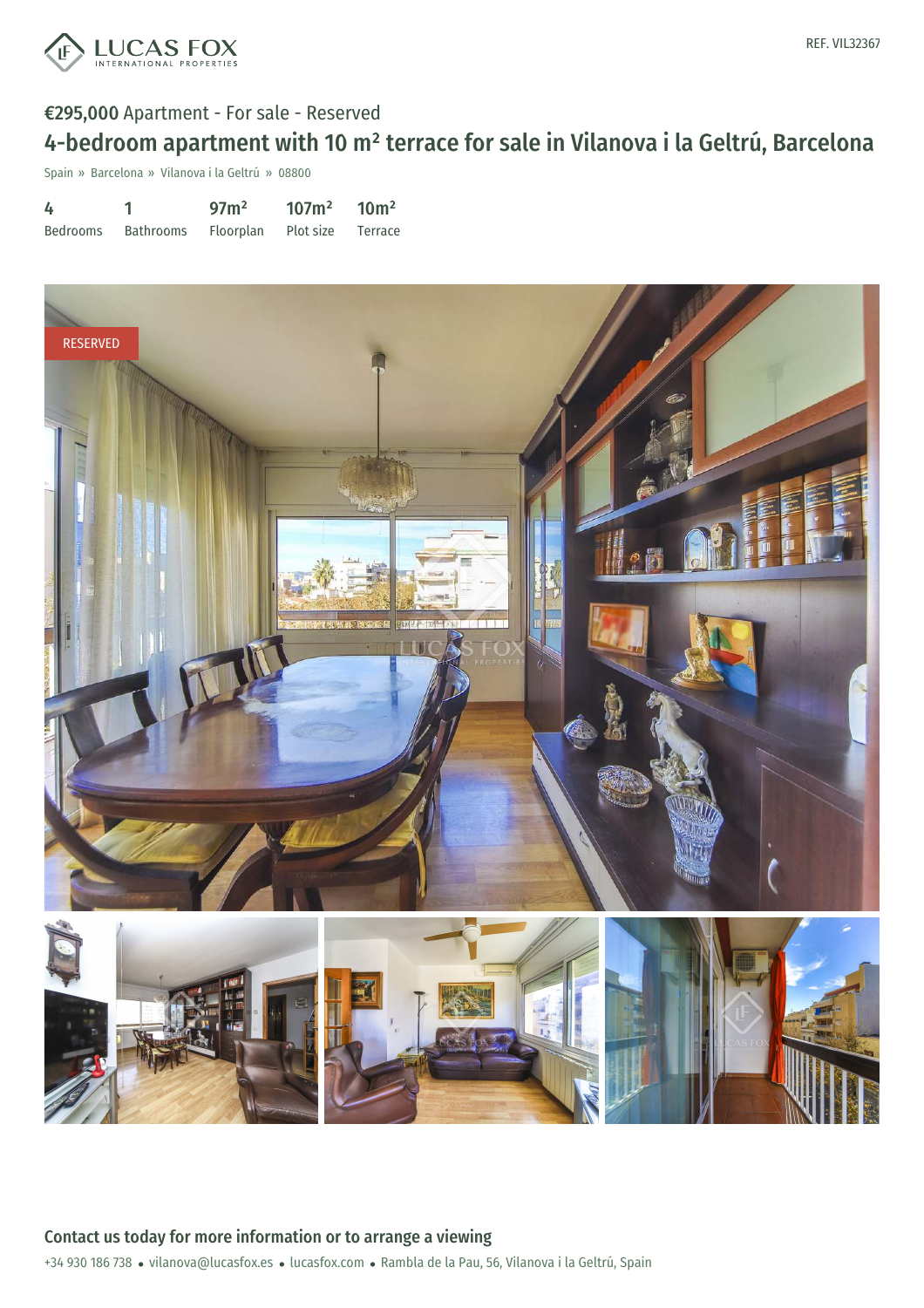

## €295,000 Apartment - For sale - Reserved 4-bedroom apartment with 10 m² terrace for sale in Vilanova i la Geltrú, Barcelona

Spain » Barcelona » Vilanova i la Geltrú » 08800

| 4        |           | 97 <sup>2</sup>             | $107m^2$ $10m^2$ |  |
|----------|-----------|-----------------------------|------------------|--|
| Bedrooms | Bathrooms | Floorplan Plot size Terrace |                  |  |

#### OVERVIEW

## Magnificent 4-bedroom apartment with views of the marina and the promenade for sale 200 metres from the beach, in a unique location in Vilanova i la Geltrú.

This beautiful apartment has a spectacular location and is on a corner, so it enjoys incredible privacy as it is not adjacent to any neighbour. All its rooms are exterior facing, which provides abundant natural light. In addition, it has a very functional layout.

We enter through a hall, which leads us to the different rooms that make up the apartment. On the one hand, we have the day area with a spacious and bright livingdining room with two large windows and with access to a corner balcony with views of the port and with space to install a table and several chairs, ideal for relaxing while contemplating the views. Next, the kitchen is presented in good condition, with oven and hob. It also has a separate laundry room where you can place a washing machine and cleaning supplies.

On the other hand, a corridor leads us to the night area, where we find two double bedrooms and two single bedrooms, all exterior with unobstructed views of the promenade. This area also has a complete bathroom with a shower and a guest toilet.

The apartment has gas heating, aluminium joinery with double-glazed windows and awnings. It should be noted that the building is in good condition and has a lift.

It is an ideal home as a first or second residence, as well as for those who wish to enjoy the tranquility of the sea. It is also ideal as a holiday residence due to its proximity to the beach.

It is a unique home due to its characteristics, a dream home in which to enjoy the freedom that the [incredible](mailto:vilanova@lucasfox.es) location pr[ovides](https://www.lucasfox.com) us, since it is close to all services and shops without having to take the car.

Contact us for more information or to arrange a viewing.



[lucasfox.com/go/vil32367](https://www.lucasfox.com/go/vil32367)

Mountain views, Sea views, Lift, Natural light, Balcony, Built-in wardrobes, Double glazing, Equipped Kitchen, Exterior, Heating, Storage room, Views